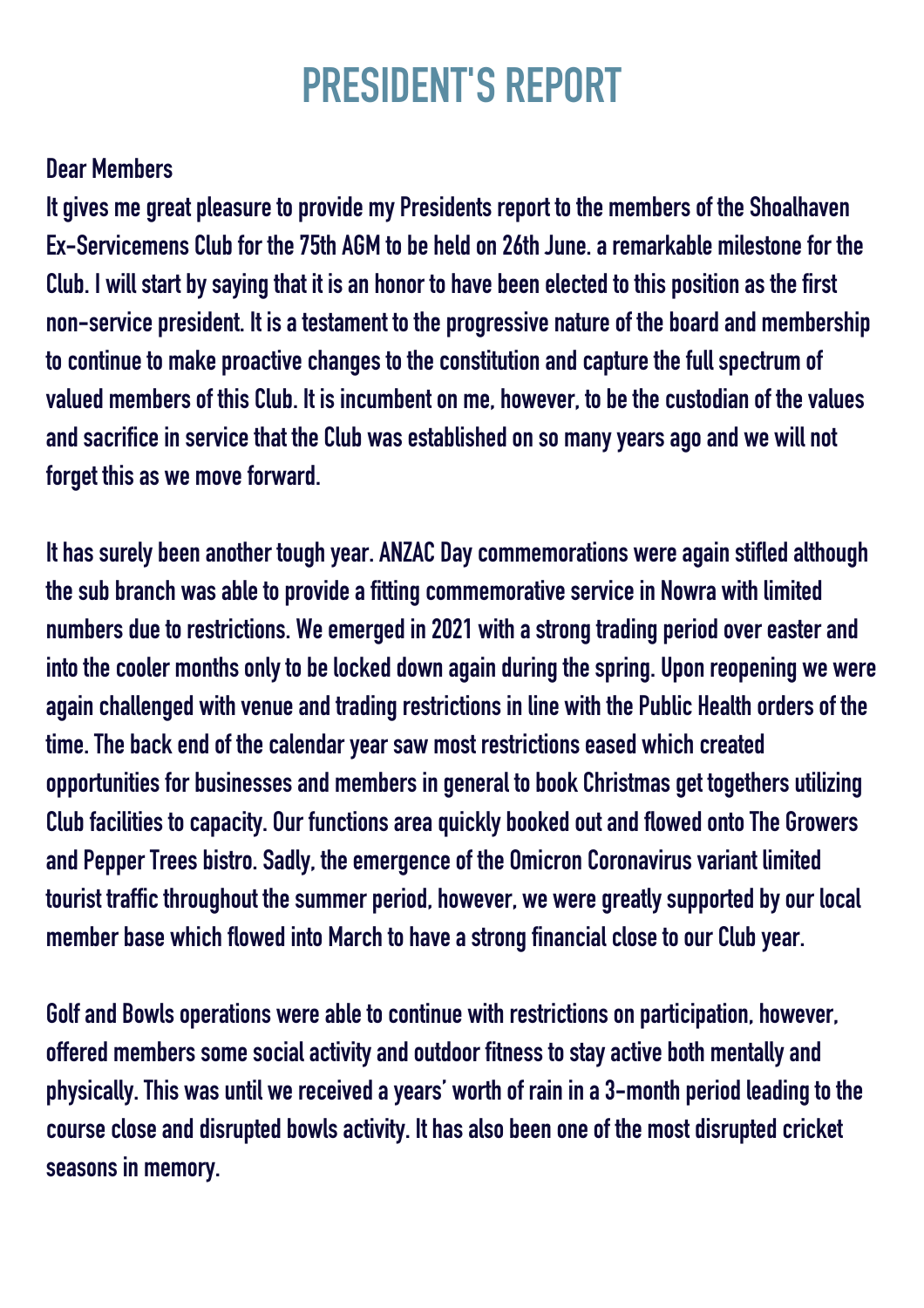**Whilst social activity andeventshavebeenunderstandably few, our sports sectionshave continued to operate effectively and provided some good performances. It was great to be able to attendendof year events suchas the Golf sectionspresentations anddinners andthe30th anniversary of the Exservos Social Golf Club. The cricket clubhas also recently celebrateda60 year anniversary. Membershave alsobeenparticipatingintheplanningstages of the Worrigee Links** master plan which will look to be executed over a 3-year period to be completed in line with **the25-year celebrations. It'sgreat to see the input from thegolfing members. Our course and other sportingfacilitieshavebeeninexceptional conditionthanks to thehard workof Greens Superintendent Chris andhis team,great work.**

**The** staff have continued to provide excellent service whilst abiding by the restrictions which at **times ledto frustrations. It is a testament to their will anddeterminationthat we were able toget througha verybusy Christmas and New Yearperiod with minimal resourcingcomplications. I congratulate every one of our valuedemployees ontheir efforts. Duringthe year we saw the retirement of longserving(30years) Administration Coordinator Debbie, theboard wishher all the very best in retirement and thank her for the assistance she has provided to myself and the committee over the years. It was alsonice to see thepresentationof some service awards for Kathy (35years), Lyn(30years) and Monique (20years) aroundInternational Womens Day with morepresentations to come. Thankyouto all staff for your efforts throughout the year.**

**We are always saddenedby thepassingof members andtheir lovedones;however, it seems this yearhasbeenparticularity tough. Inlate April the Club wasdevastated withthepassingof retired Club President Eddie Lee who stooddownin December2020due tohishealthchallenges. Eddie was** an excellent Chairman and was also a pivotal member of the bowls section and enjoyed **attending to the running of barefoot bowls events. Long term director and life member John Newboldlosthis wife Franduringthe year, a sadtime for Johnandthe family. The Bowls club were also saddenedto lose committee man Greg Morphett as well as Eddie and more recently Max Stevens. To all of our members whohave sufferedloss this year we extendourdeepest sympathies.**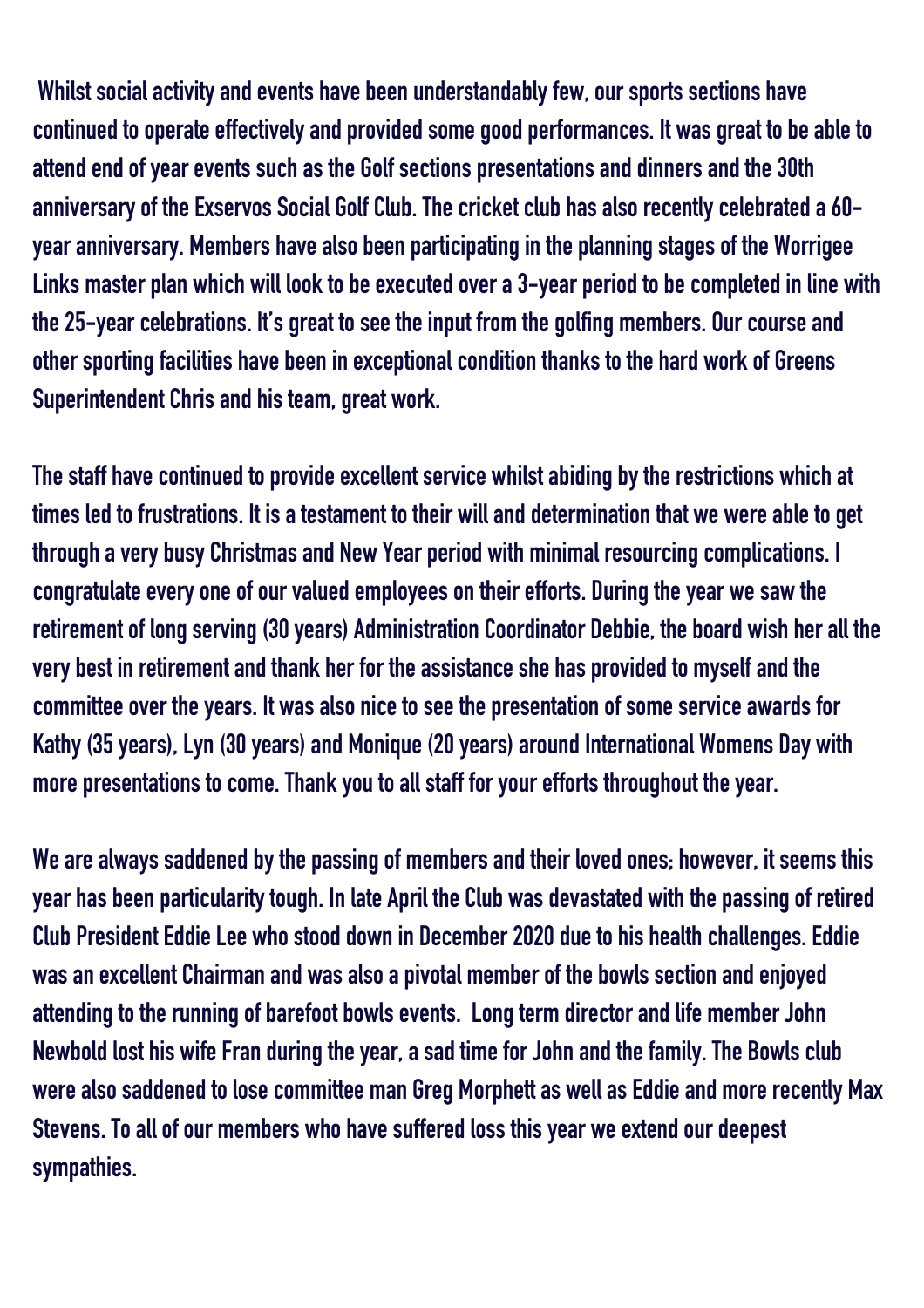**Myself andcolleagueshope this is only a temporarybreakas Suzprovidedenergy andenthusiasm to the role and willbe missedby all. Suz was also the first femaledirector inthe Clubshistory. To VP's Greg Sturgiss and Bill Garrick, thankyoufor your support andsteppinginto the role when required.**

**To the Clubleadershipteam headedupby CEO Bernie Brown, COO Andrew Gunn, Group HR Shelley, departmental managers, customer service managers andournewly appointed Group CFO Sara, on behalf of theboardabigthankyou. Most of all I wouldlike to congratulate our valuable staff on your commitment to the clubandability to ride out the challenges that thepast3years with bushfires,pandemics, industry staff shortages andfloodshaspresented, youshouldbeproud.**

**InclosingI wouldlike to thankyou, our members for your continuedsupport andpatronage of our venues andfacilities.Youhave also shownresilience andyour continuedsupport allowsus to provide ongoing community donations and grants. We have some exciting renovations planned for bothvenues tokickoff inthe springof2022so stay tunedandlookout for more informationinthe coming months. Thankyou.**

**Kind Regards, Alan Bird President**

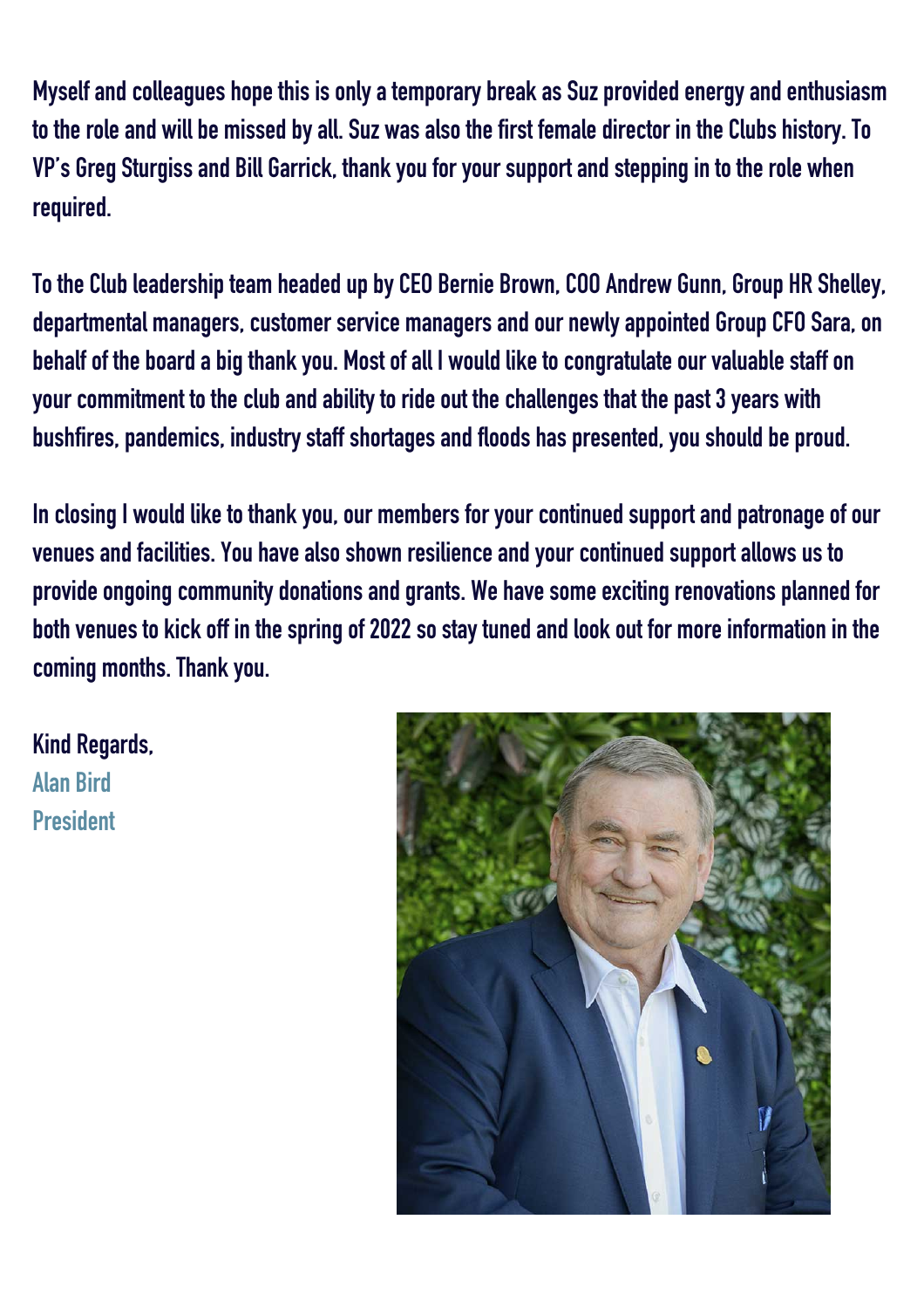# **CEO REPORT**

### **Dear Members**

**Welcome to the annual report for 2022. It has been another pandemic affected trading year although wehavebeenable to weather the worst of it throughour strong COVID policies and hardworkingstaff whohave againrisento the challengeunder extreme circumstances. It makes me veryproudto watchour fantastic team deliver time andtime again,beingable to pivot with ever changing rules and guidelines and pick up the workload with periods of significant resources shortages.**

**Wehave againfaceda forcedbusiness closure from mid-August to late October 2021. Even after opening, our trade was restricted withcapacities andthe inability for tourists from the greater Sydney region, whichincluded Wollongongand Shellharbour, to visit our venues. Thankfully from November onwards our local market respondedattendingour venues ingood numbers especially for well-earned work,groupandfamily Christmas events resultingin December function facilities and eateries fully booked.** 

**Not onlyhave we enduredpandemic relatedrestrictions andclosure, the la Nina weather event has thrownoutdoor activities into chaos. Cricket,bowls andgolfhavebeensignificantly impactedandunfortunately, we continue to receive widespread, consistentheavy rain which impedes the maintenance andupkeepof thegolf course. Sadly, we are lookingat anextended closure** with over two continuous weeks of good drying conditions needed to enable play to **recommence.**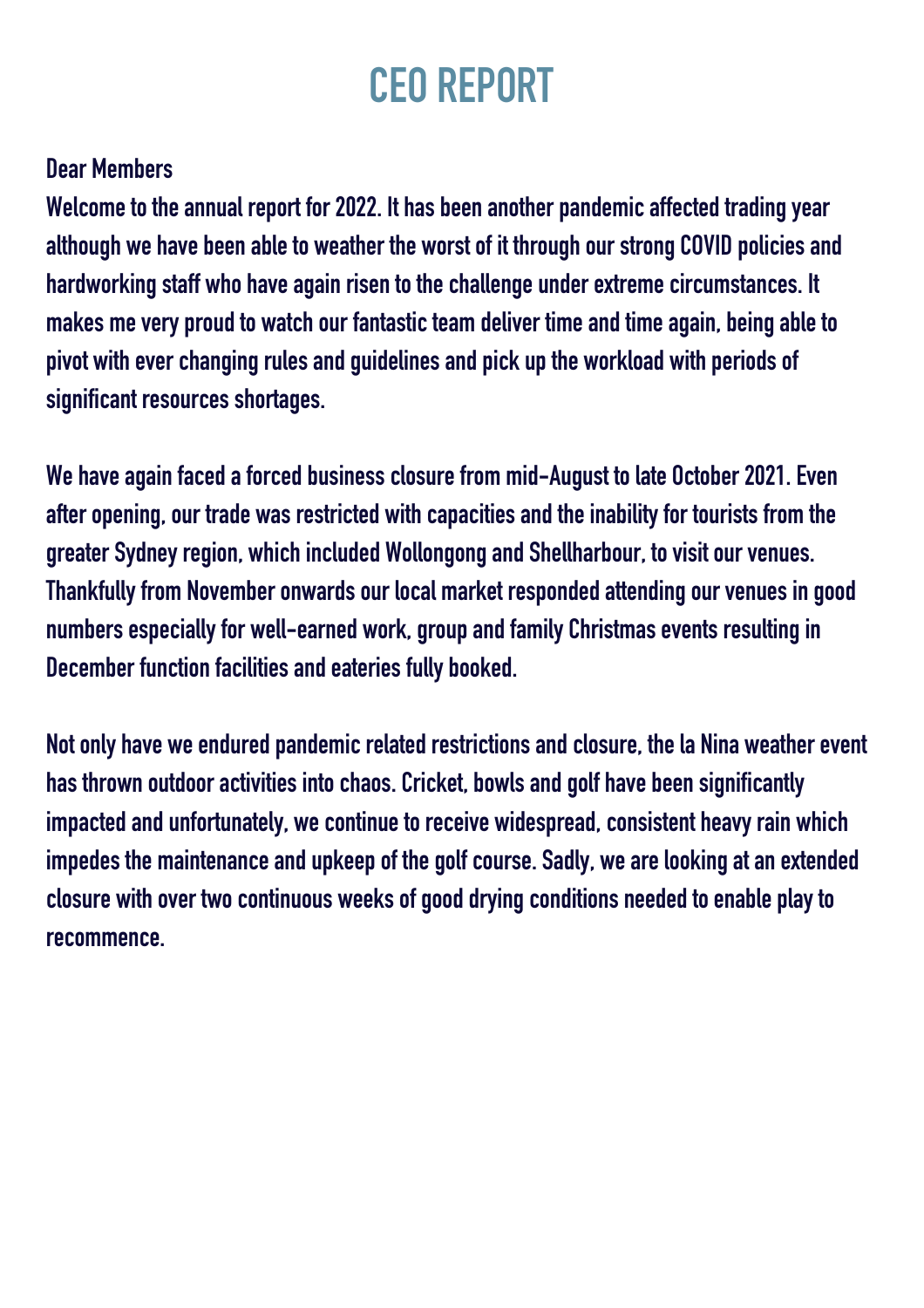### **THE FIGURES**

**Our industry maintains the line, "profit forpurpose" whichbestdescribes, ina few words, the importance ofhavinga financially stablebusiness to continue toprovide valuable community support, maintainandexpand member facilities,provide employment opportunities and supportinglocalbusinesses. To that end wehave continuedtodrive revenues andrestrain expensespostingaprofit of\$1,769,461for the year. Whilst a slightly reducedfigure from 2021, we experiencedanet reductionofgovernment covidgrants of (\$878,932) as Jobkeeper (\$1,332,000 – 2021) andotherbusiness stimulus initiatives (\$100,000cashboost) were wound up. Wedid,however, receive\$553,068from the Job SAVER grantduringthe year whichassisted in keeping our full base of staff engaged with the business.** 

**Ourdebit reductionstrategieshave seenus allbut extinguishandfinancial liabilities,however, we have maintained the existing loan facility of \$6.5m to draw from for upcoming planned projects including Worrigee expansions andcarpark works, Worrigee Links course masterplan and major works for the Exservos. Wehave alsobegunto set aside cashto assist further with these andother capital expenditure items. We repaidborrowingsby\$4,817,593duringthe year whichhas reducedour on-handcashatbank whilst maintainthe ability to access those funds asneededthroughredraw andreduce interest at the same time.**

**Revenueshave continuedto improve against 2021results across a majority of areas. Total sales revenue (excludingother income) topped\$18.32m up15.9% (2021\$15.80m) andup35.6% or \$4.84m over5years (2018\$13.48m). This is anamazingachievement considering we lost2 months** of trading to closures through the year. With continued support from our members and **visitors we shouldsee sales exceed\$20m for the2023year. This year, Bar tradingsales were up16% to\$1.99m, Gamingnet clearances improved9.1% to\$10.90m, Pepper Trees Bistro tradingsales (includingfunctions)grew 22% to\$1.35m. The Growers Shoalhavencontributed \$1.95m to the sales revenue mix.**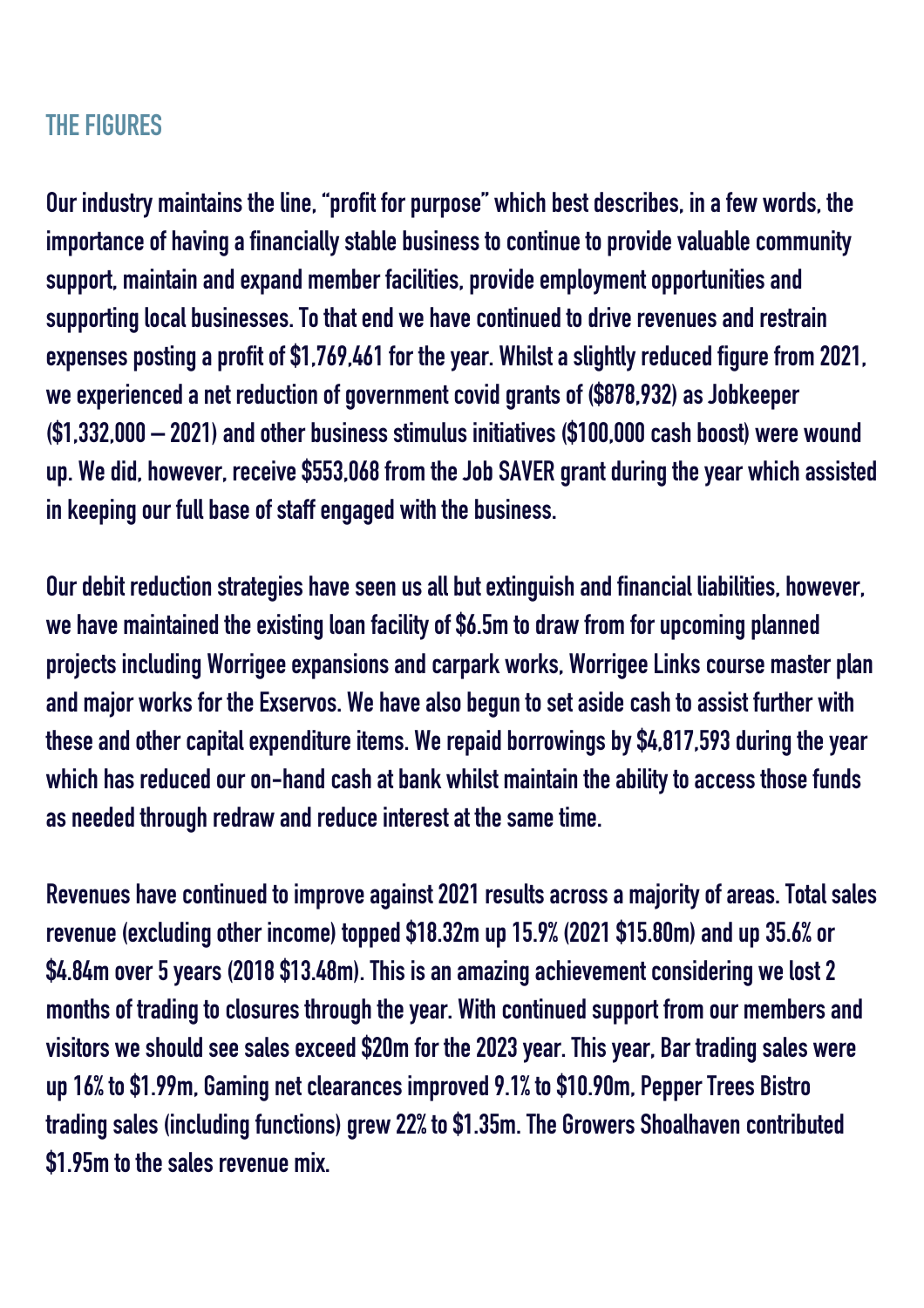**Community** support through ClubGRANTS and sporting sponsorships remained unwavering with **local Category1cashgrants totalling\$81,563andcategory2sportingsponsorships andother donations of\$133,063. These combined within-kindroom hire fee waiver, raffleprize donations andadministrative assistance to\$229,772for theperiod1 September2020 to31st** August 2021 (Club Grants statutory reporting period).

## **OUR PEOPLE**

**Aspreviously mentioned, our staffhavedone anoutstandingjobagainunderdifficult circumstances andhavebeen willingtogo above andbeyond. Withthe retirement of long-term serving Administration Manager Debbie Abbott, the Clubtookthe opportunity to strategically review thegroupexecutive structure andcreate anew CFO role. InJuly we welcomed Sara Goodwin CPA to the team. Sarahashit thegroundrunningtakingaccountinginhouse and providingtheboard withthe monthly finance reportingpresentations. Sara is alsoupskillingthe admin team and generating further efficiencies within that department.** 

**The covid period has seen people across many sectors looking to early retirement and career change.** Our business has not been immune to this trend. We saw some of our people return to **theirpre covidoccupations as the travel andleisure sector rebootedtowards thebackendof the calendar year. To compensate for that wehave also welcomedanew surge of willing hospitalityprofessionals whohave slottedinto various roles withinthebusiness. Group COO Andrew Gunnhas againledthe way throughhis longhours andstrategic support. Hehasbeen well aided by our group executive team, department head and Customer Service Management team.**

**Through trying conditions our greens team have again held strong led by our Sports Turf Manager Chris Regan, his 2nd Adam Fortier and complimented by a well-oiled group of proud grounds staff. Thankyouto all of youonbehalf of theboardandexecutive for your efforts.**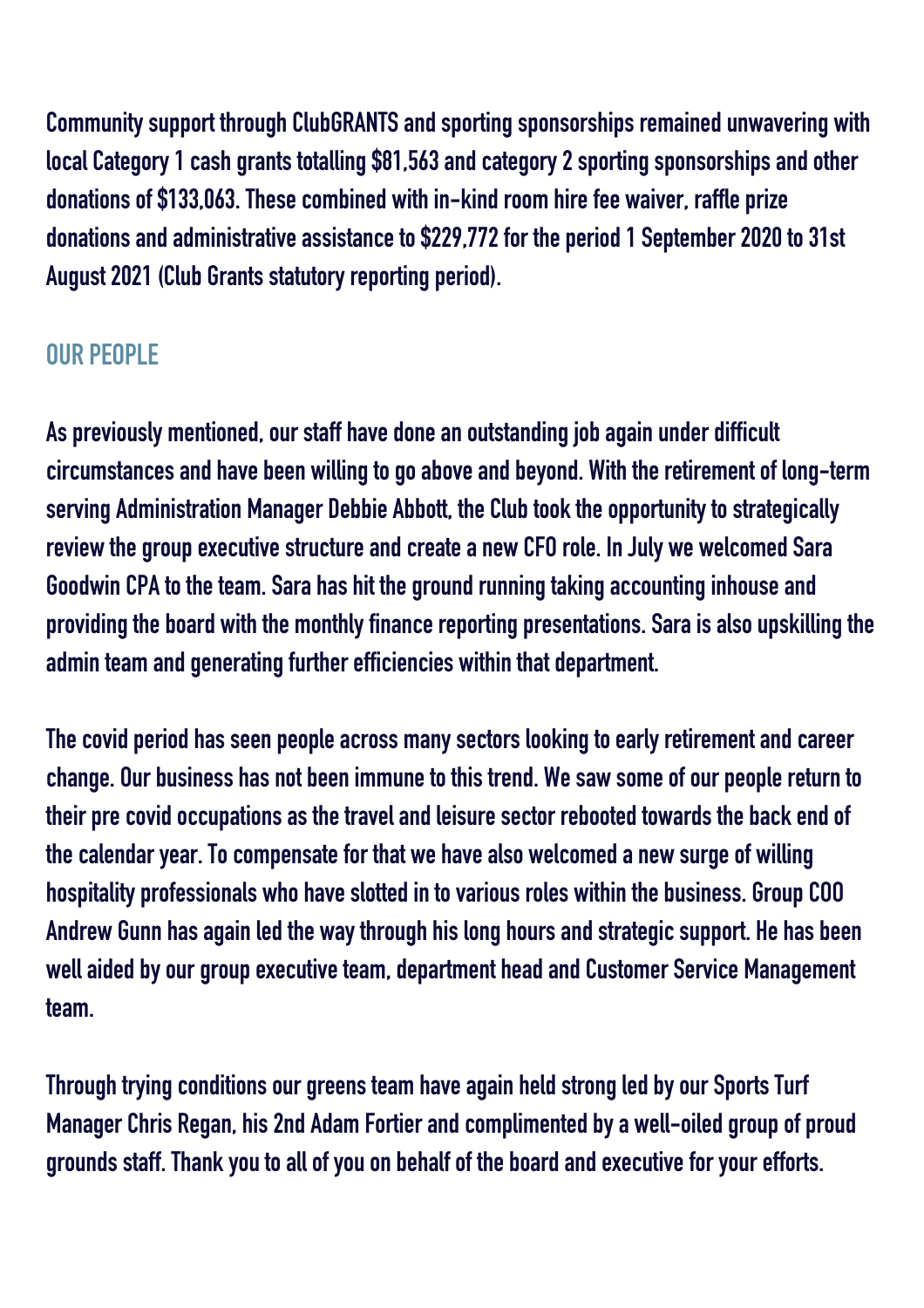**To our GroupExecutive Chef Patrick, abigthankyouforkeepingour cateringteam humming. November and December saw significant uptick in reservations and meals whilst also dealing with staff shortages due to covid infections, equipment challenges and ongoing produce supply issues. Our catering department has seen overall growth which is amazing considering the challenges, thankyou. Also a thankyouto Jodie andthe events team whohandleda record number of Christmas events,parties andfunctions this year.**

**Perhaps the heaviest load has been felt by our Human resources team who have been required to** actively recruit and retain our employees during one of the most difficult resourcing periods **inrecenthistory. Not just inour sector, many other industrieshave experiencedstaff shortages, early** retirements, career changes and recruitment issues. Group HR Manager Shelley has been **outstandingunder extreme change this year, abigthankyoufor your efforts.**

**Ourpeople also include the wonderful volunteers that makeupour sportingsubclubs. Without them the administrationandorganisationof events, competitions,presentations andgeneral functioningof the Clubs wouldnot occur. Our subcommitteeshave themselves faced challenges** of coordinating sporting activities under the health orders of the day and more **recently** with the relentless pounding from mother nature, thank you for your efforts and **persistence.**

**A bigthankyouto theboardledby Chairman Alan Birdfor your support andenergy over the past year. The board have kept themselves well informed and have made at times challenging decisions for thebenefit of the Club. Theboardis akey strategic functionof the organisation and continues to evolve, be proactive and engage with new ideas and direction. The performance of the clubis adirect reflectionof the stability andcohesionof thegovernance groupinfollowingestablishedstrategic objectives and workingtogether for thebenefit of the membership.**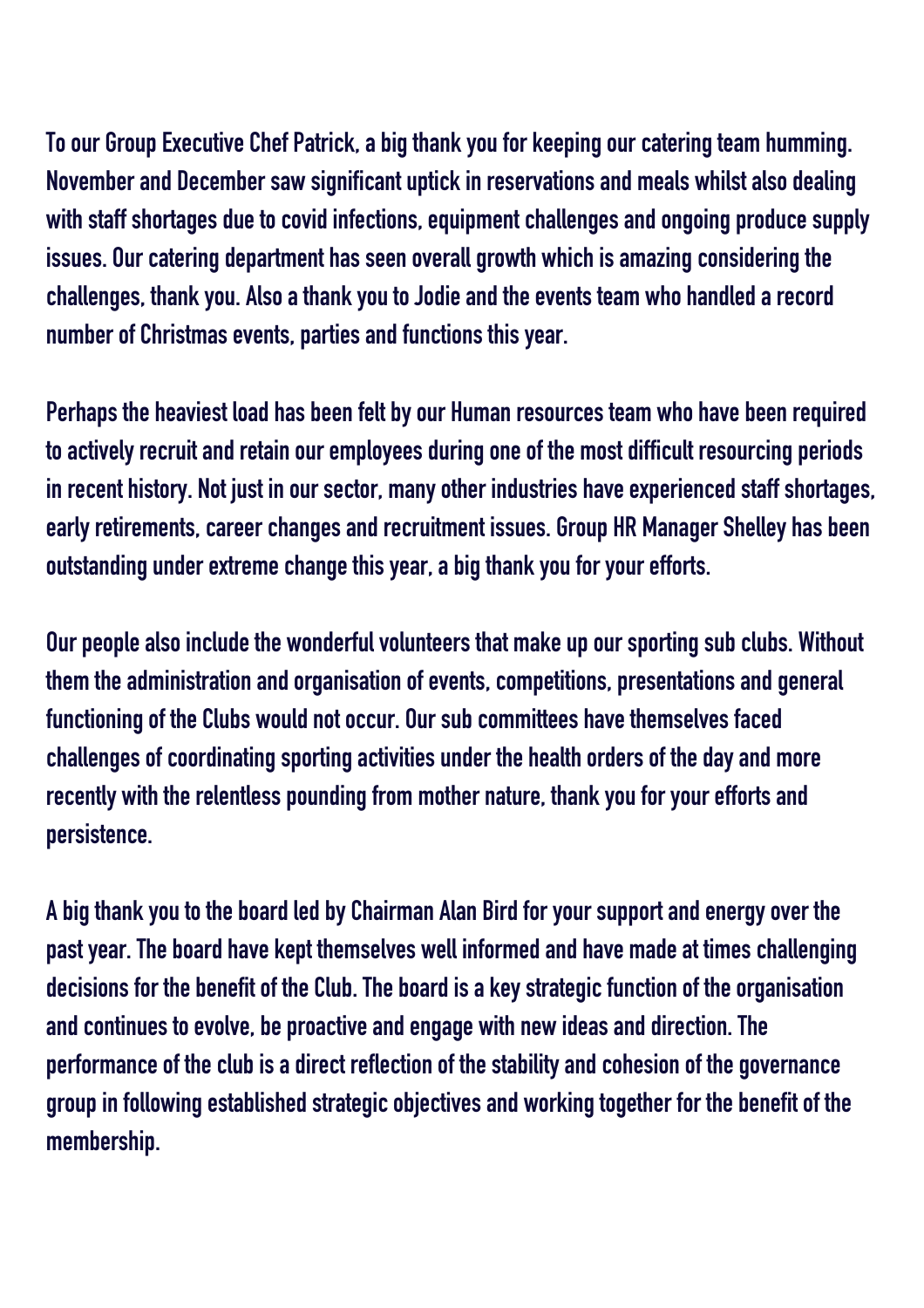## **COMMUNITY**

## Following on from the amazing community support through club grants, we have been pleased **topartner with many local charities andorganisations including;**

| <b>ClubGRANTS Category 1 Projects</b>     | Organisation                                | Donation |
|-------------------------------------------|---------------------------------------------|----------|
| Neighbourhood Centre / Youth              | Shoalhaven Neighbourhood Services           | \$7,500  |
| Drop in Activities                        |                                             |          |
| Shoalhaven Education Fund Grants          | Shoalhaven Education Fund                   | \$5,000  |
| <b>GREAT</b> - Grandparents Raising,      | <b>Noah's Inclusion Services</b>            | \$9,600  |
| Empowering, Advocating Together           |                                             |          |
| - A group for grandparent carers of       |                                             |          |
| children with a disability                |                                             |          |
| Accessible technology                     | Albatross Musical Theatre Company           | \$3,061  |
| Connecting Men - Reaching Out             | <b>Mentoring Men</b>                        | \$7,396  |
| and Speaking Up                           |                                             |          |
| Our Mia Mia School Based Health           | <b>NOWRA EAST PUBLIC SCHOOL PARENTS</b>     | \$10,877 |
| Care - Dental Equipment                   | AND CITIZENS ASSOCIATION INC                |          |
| Nowra Refuge Furniture                    | <b>SAHSSI</b>                               | \$3,000  |
| Nowra Youth Centre's - "School            | Nowra Youth Centre                          | \$3,000  |
| Holiday Program" 2021/2022                |                                             |          |
| Look Good Feel Better                     | <b>Cancer Patients Foundation</b>           | \$3,000  |
| Bomaderry Public School Grow to           | <b>Bomaderry Public School P&amp;C ASSN</b> | \$5,000  |
| Learn Garden                              |                                             |          |
| 'Kidscape' - an arts and music            | The Shepherd Centre - For Deaf Children     | \$1,940  |
| group learning program for                |                                             |          |
| children with hearing loss and their      |                                             |          |
| families in Shoalhaven area               |                                             |          |
| Shoalhaven Domestic and Family            | Shoalhaven Domestic and Family Violence     | \$2,975  |
| Violence Committee                        | Committee                                   |          |
| <b>Essential Trauma Care Training for</b> | CareFlight                                  | \$4,000  |
| <b>First Responders</b>                   |                                             |          |
| The Disability Trust Sports and           | The Disability Trust                        | \$6,964  |
| Recreation Programs for Kids              |                                             |          |
| Connecting Hearts in Need                 | <b>HeartKids Limited</b>                    | \$2,250  |